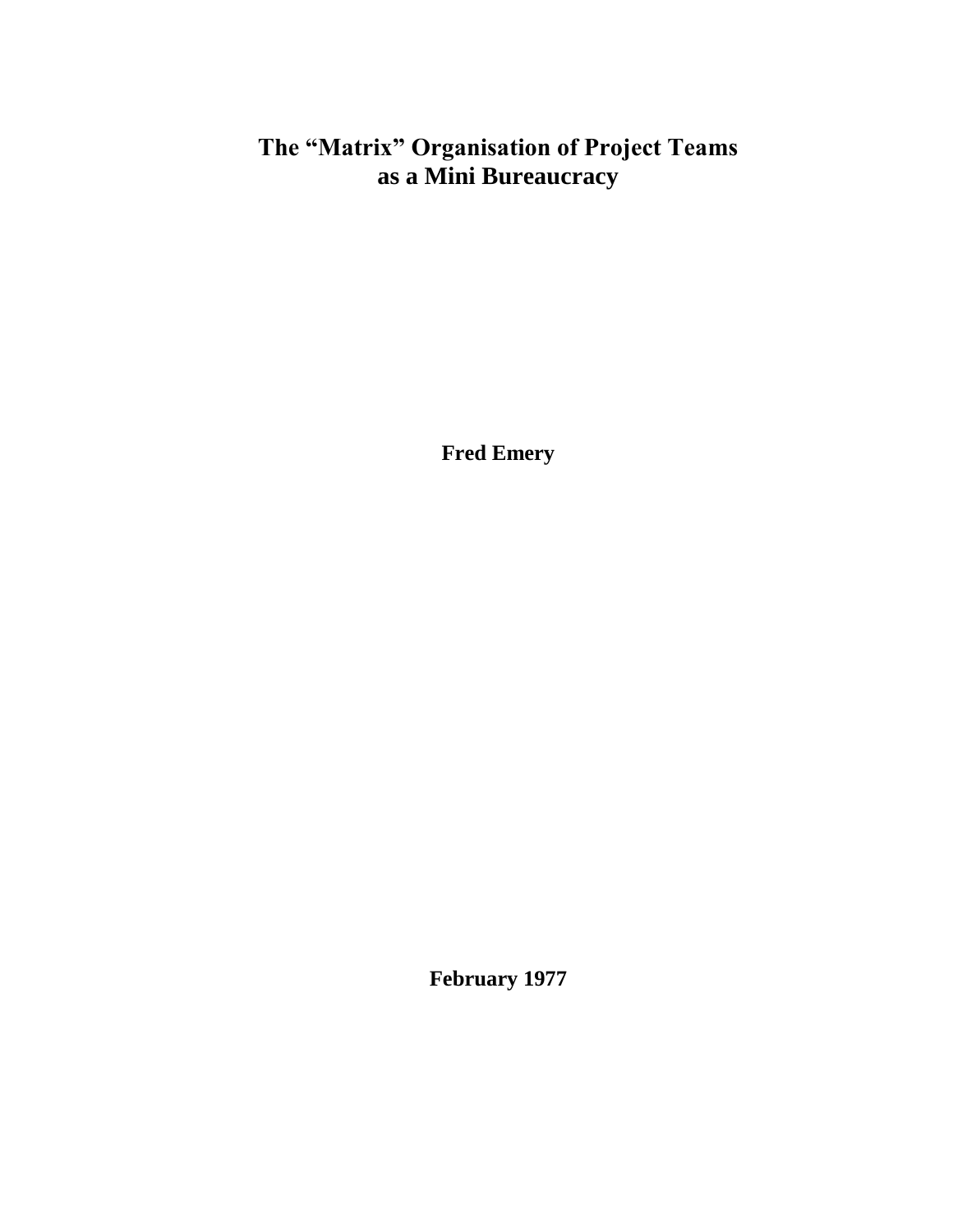The property of matrix is that each cell *can* take a value quite independently of any other cell but, in a two dimensional matrix for instance, the values are all expressed in the same two dimensions.

The naïve assumption in mature organisation is that the 'value' in each cell will be a simple function of personnel available (assuming that personnel development puts some constraint on availability) and project requirements.

This is naïve because a major constraint is who gets to be leader of what project. The leader is the real value entered into the cells of the matrix and overall system influences are bound to be such that the cell entries can *not* "take a value quite independently of any other cell". Why is this likely to be a major constraint? First, project leadership will have a major role in individual career advancement. Second, it will be the focus of inter-professional struggle for power and the preferment of its members. Third, the administration, if actually not in the bands of one of the professions, will have to play sides in the power game to exercise their own authority.

Task orientation in this structure will be no better than in the normal bureaucratic structure. Resources and tasks will not be properly matched because these questions will be secondary to whether the "Roman Catholics" or the "Free Masons" get the key jobs of project leaders.

## **MATRIX**

The internal structure of these project teams retains its essentially bureaucratic nature:

- a. The project leader is the only one judged by achievement of the overall project.
- b. He alone in the "team" has the right to define or alter individual tasks.
- c. He alone has the right to determine how individual efforts are coordinated.

The fact that an ad hoc section of this nature has a clear goal and a not too distant end in sight will not stop the usual dynamics of bureaucracies from operating. Remember, it is still not a personally relevant goal for the section member and they will not take easily to being told what to do by someone from a different profession.

The Gordian knot is the concept of project leaders and the attendant distribution of powers and responsibilities. If there is not the will to cut this knot, then too much should not be expected of matrix organisation. Unless, of course, there is a sufficiently high degree of identification with organisational objectives, and specifically the project objectives, to override personal and professional aspirations.

The proven way to cut this knot has been published (Emery, F. and Emery, M., 1974,1976).

Now, what has this matrix organisation achieved?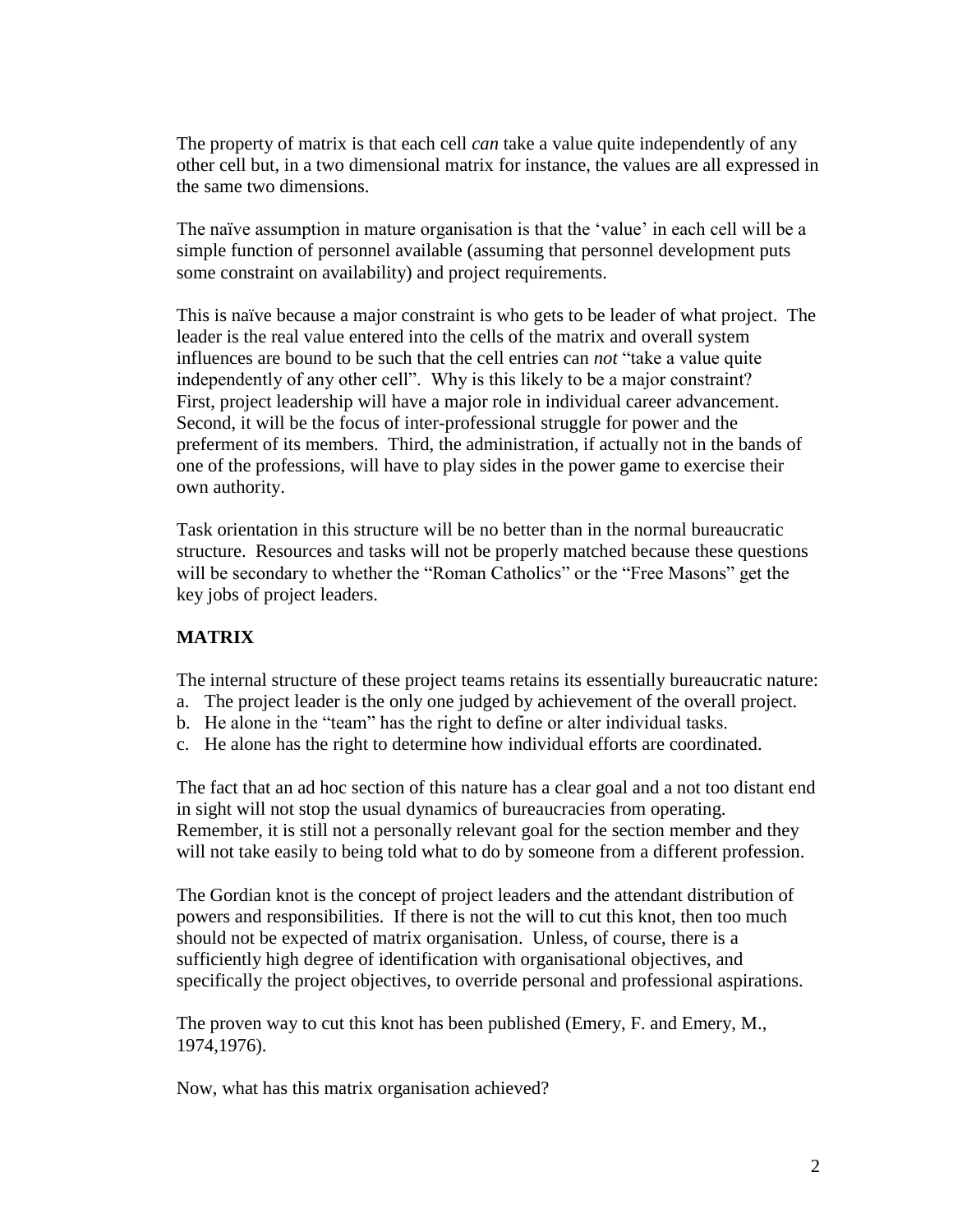When there is strong and common motivation it does negate the entrenched specialist interests and greatly improves the communication and coordination of specialist efforts. Hence the strong case for the so-called battle group formations in modern armies. My point is that these motivational conditions cannot be achieved in these structure. Self managing groups can achieve them.

## **DIAGRAM**

The following diagrams illustrate the swings and roundabout problems that plagues task forces or 'matrix organisation' in a basically bureaucratic structure. The flow of work about the project is greatly enhanced and less liable to error or waste. However, the administrative structure becomes more complex and ill-defined. It becomes just the sort of murky waste the bureaucratic feel feeds best in.

The form shown at the top of the diagram shifts the main mass of necessary communication onto communication between peers. The bottom diagram is an overlay on this to suggest how participation might be affected at each level of project planning and resource allocation.

### *I. Bureaucracy*

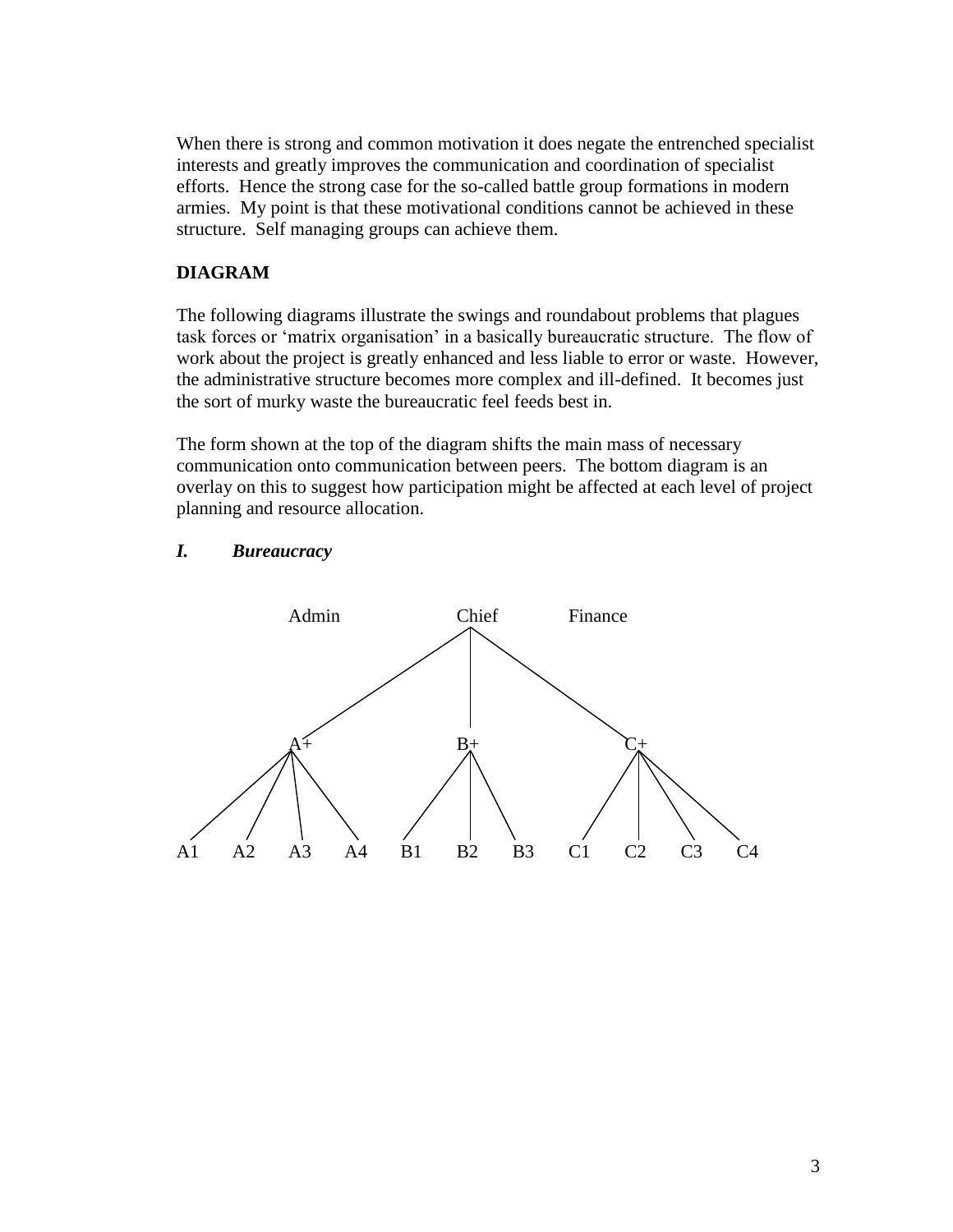# *II. Mini Bureaucracy*



# **PROJECT FLOW**



Minimum distance Ax to Bx to  $Cx = 4$  steps.